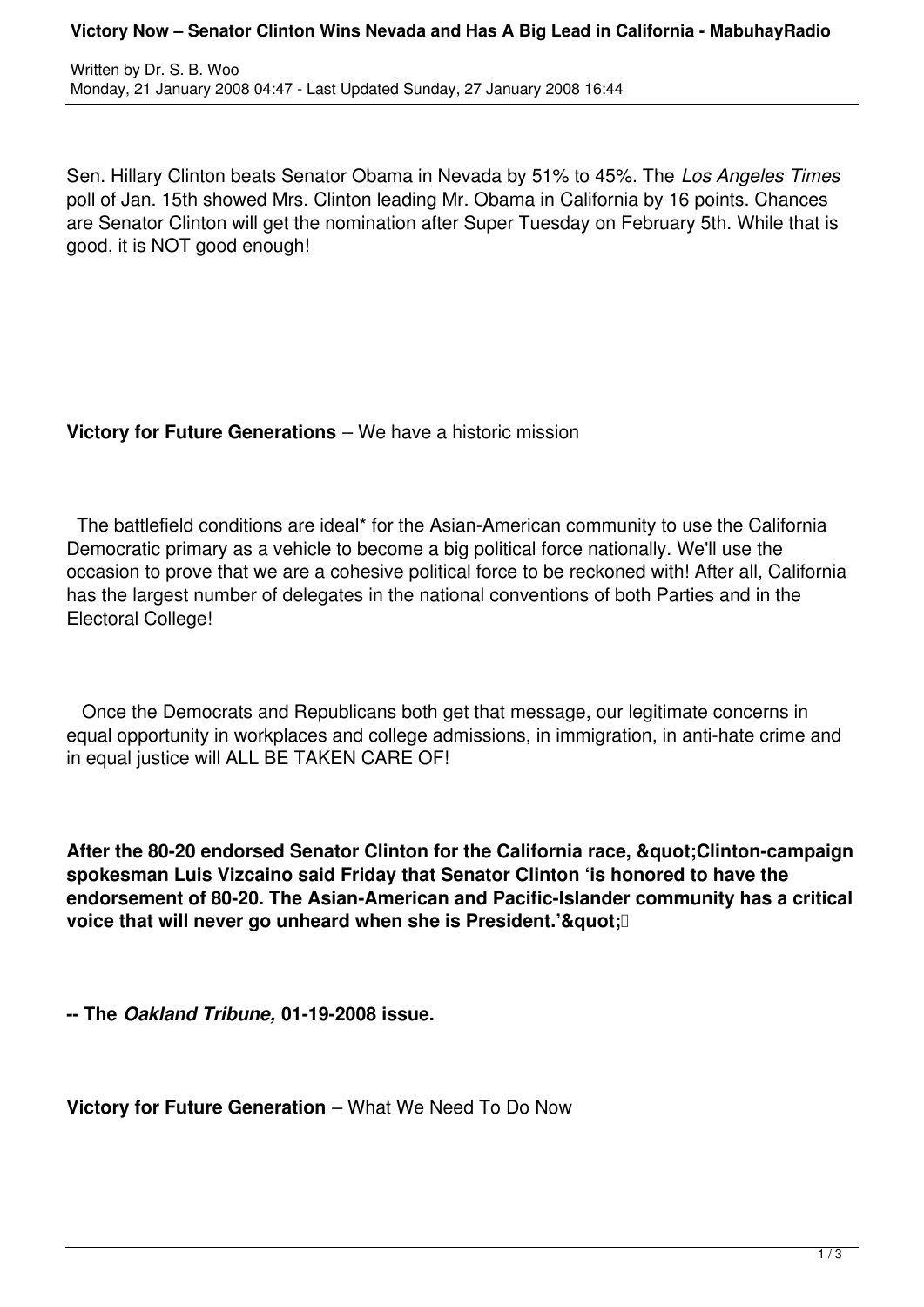## **Victory Now – Senator Clinton Wins Nevada and Has A Big Lead in California - MabuhayRadio**

Written by Dr. S. B. Woo Monday, 21 January 2008 04:47 - Last Updated Sunday, 27 January 2008 16:44

1. Nationwide, each of us needs to email our friends and relatives in California to ask them to support Clinton on 2/5. Donate to Clinton\*\*. The 80-20 Board Members have donated to her already.

2. If you live in California,

 a) If you've not registered or is registered as a Republican, go register as an Undeclared/Independent or a Democrat by Jan. 22 (Tuesday) so that you may vote in the Democratic primary for Clinton on 2/5.

 b) If you have registered as an Undeclared/Independent or Democrat already, go vote for Clinton on 2/5 (Tuesday). However, an Undeclared/Independent needs to first ask for a Democratic ballot at the polling place on 2/5.

 c) Whether you can vote on 2/5 or not, use every chance to talk to every Asian American in California. Let them know:

"The 2/5 California Democratic Primary is much bigger than helping Senator Clinton win. It is to help ourselves become equal citizens of America. & quot:

## \* **Six factors converge to form the ideal battle condition for us**:

1. California has the highest % of voters who are Asian Americans, 6 to 8% in a General election.

2. In most primaries, only half the voters normally come out to vote. But the 80-20, using its huge email list and political ads, can keep the fraction of Asian-American voters much higher.

3. California's Democratic Primary allows Declines/Independents (D/I) to vote. This gives Asian Americans a huge advantage. 43% of Asian Americans are registered as D/I, while 23% is the average of all other communities. Hence, we estimate the % of Asian-American voters in the California Democratic primary to be 16%.